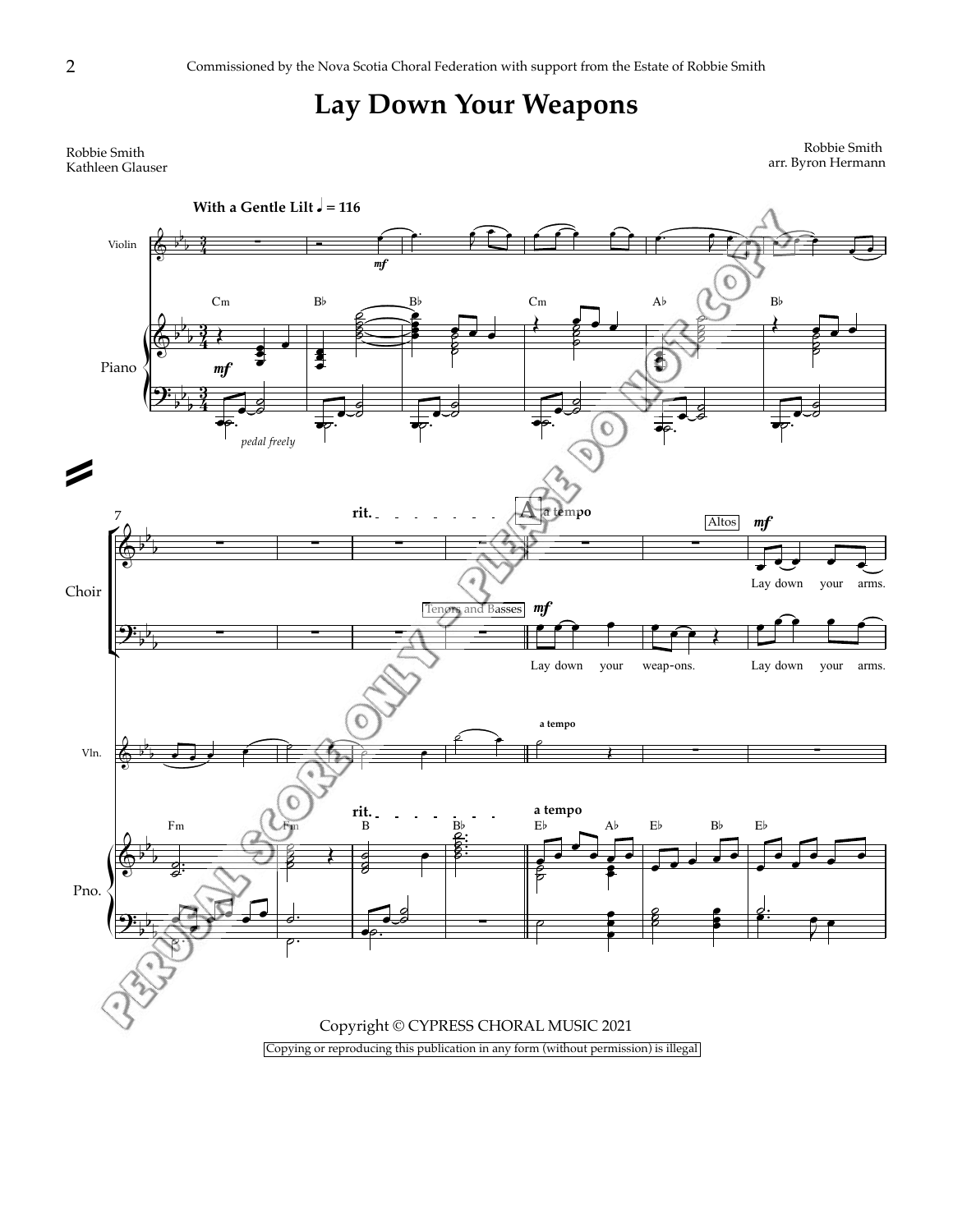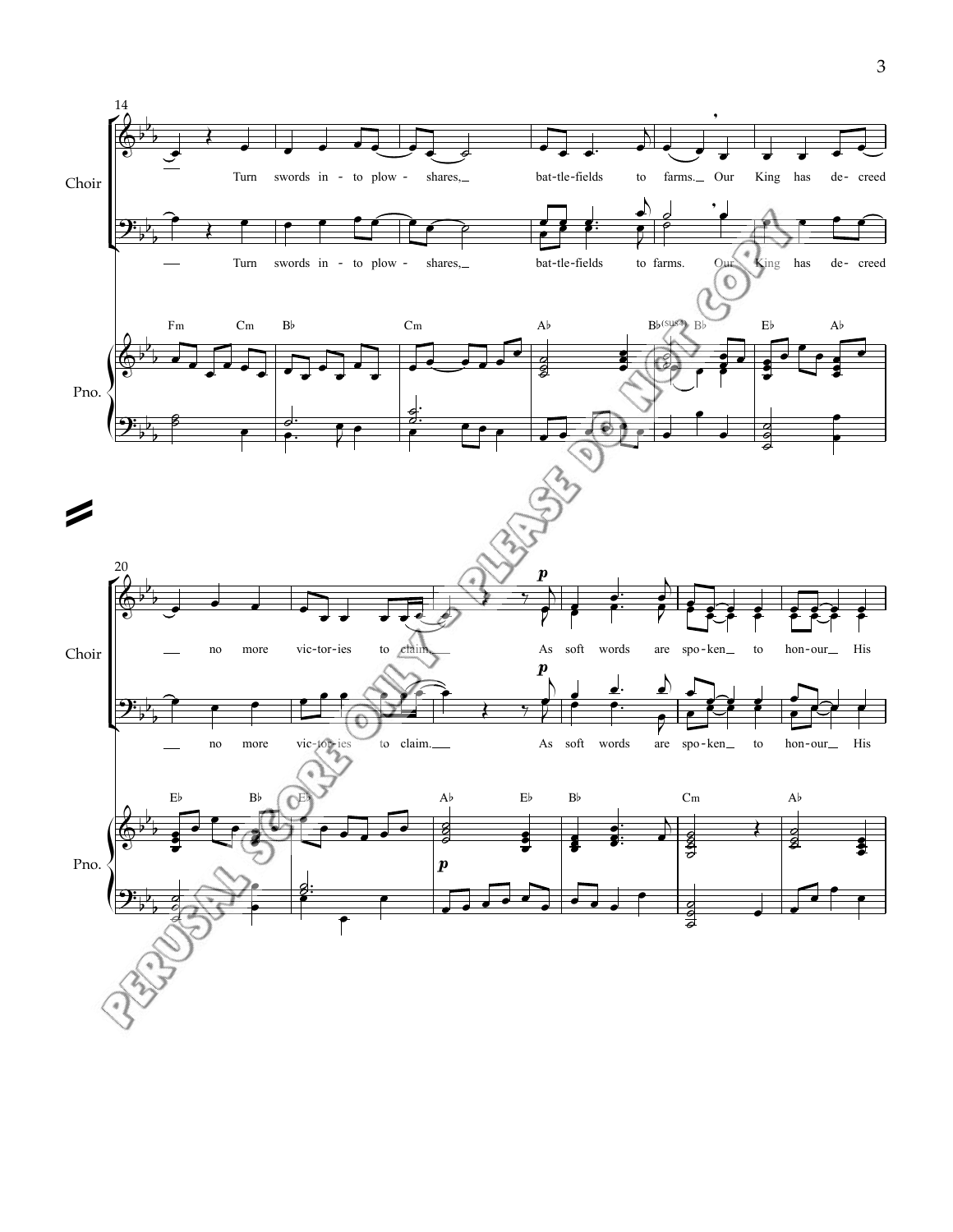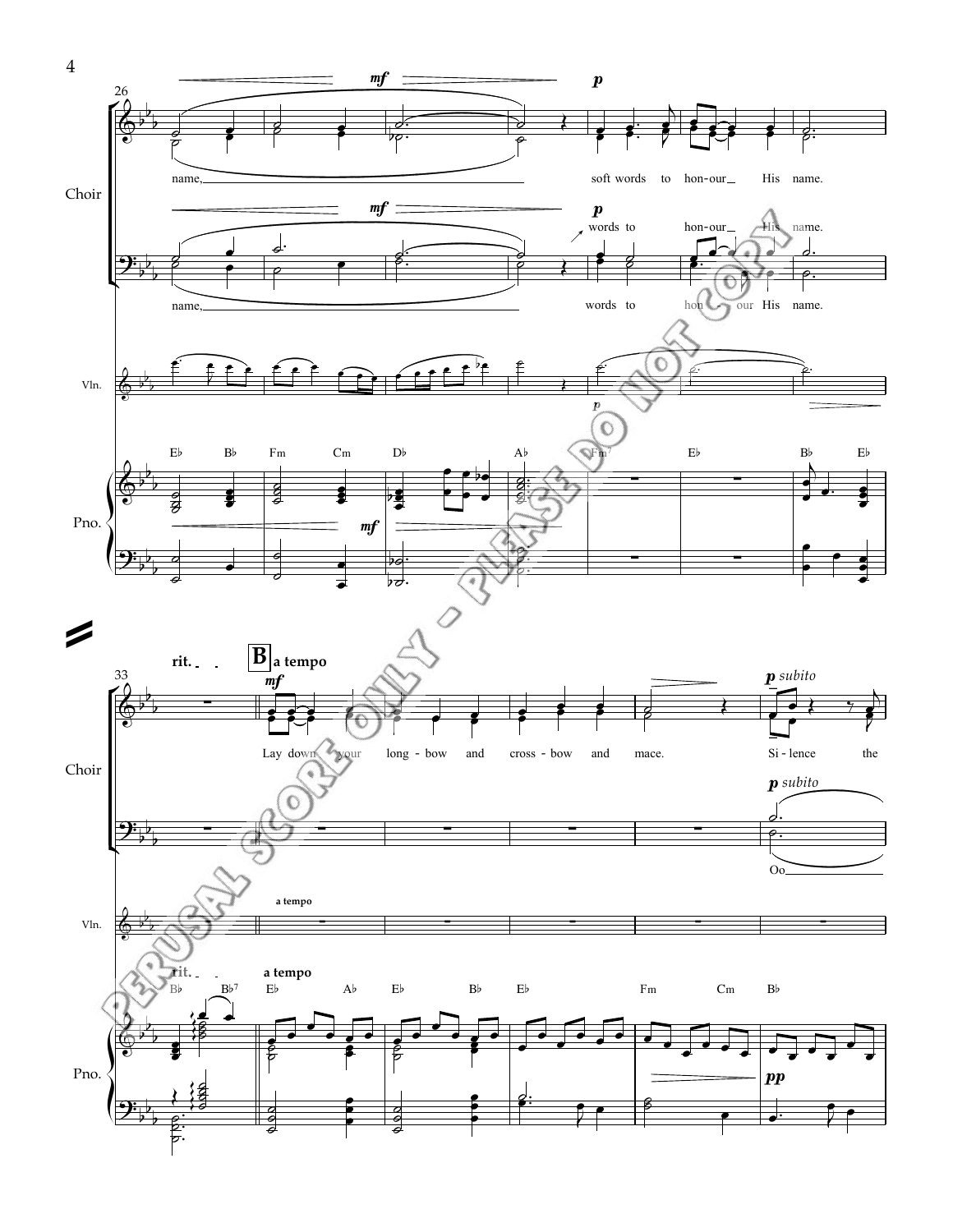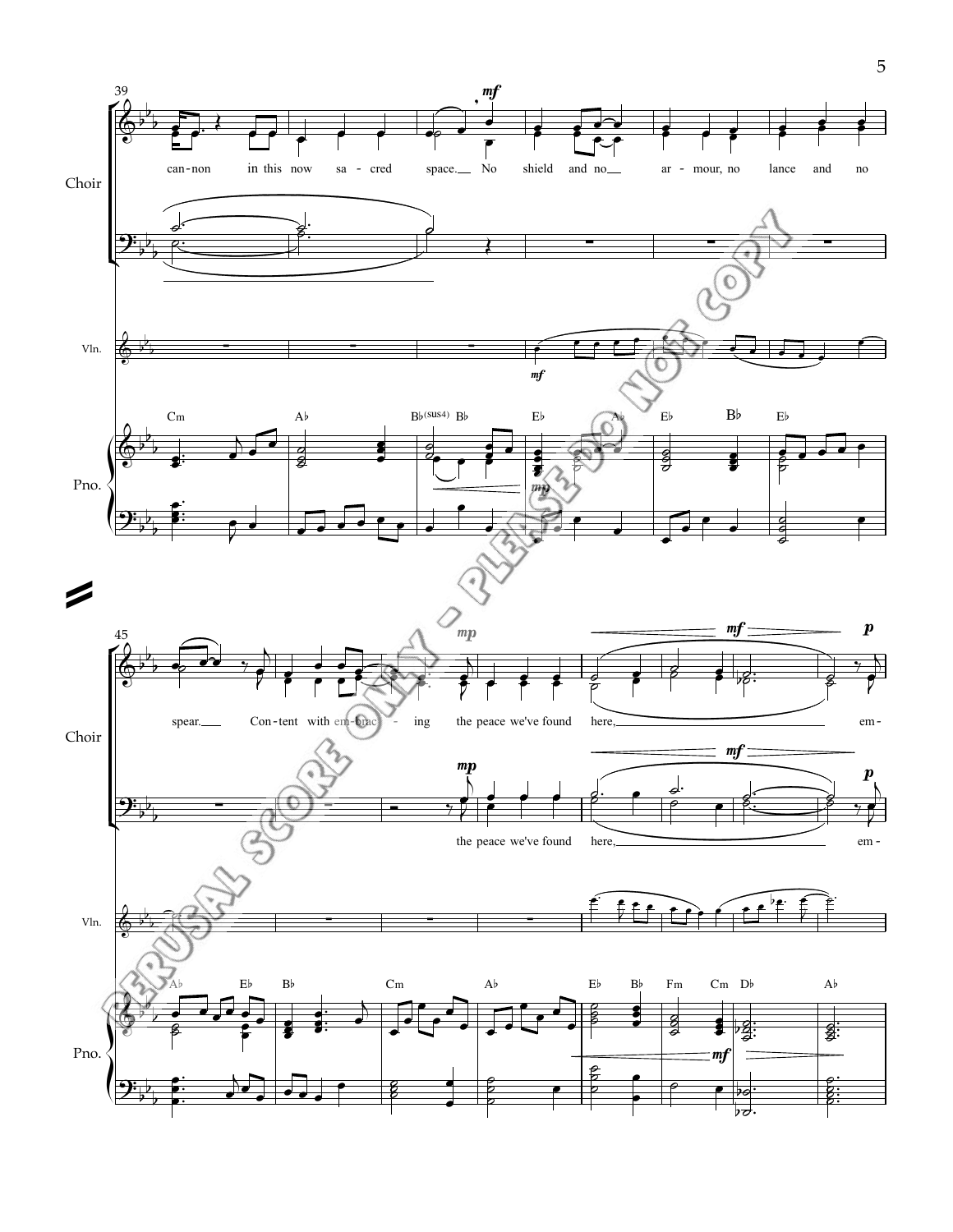

6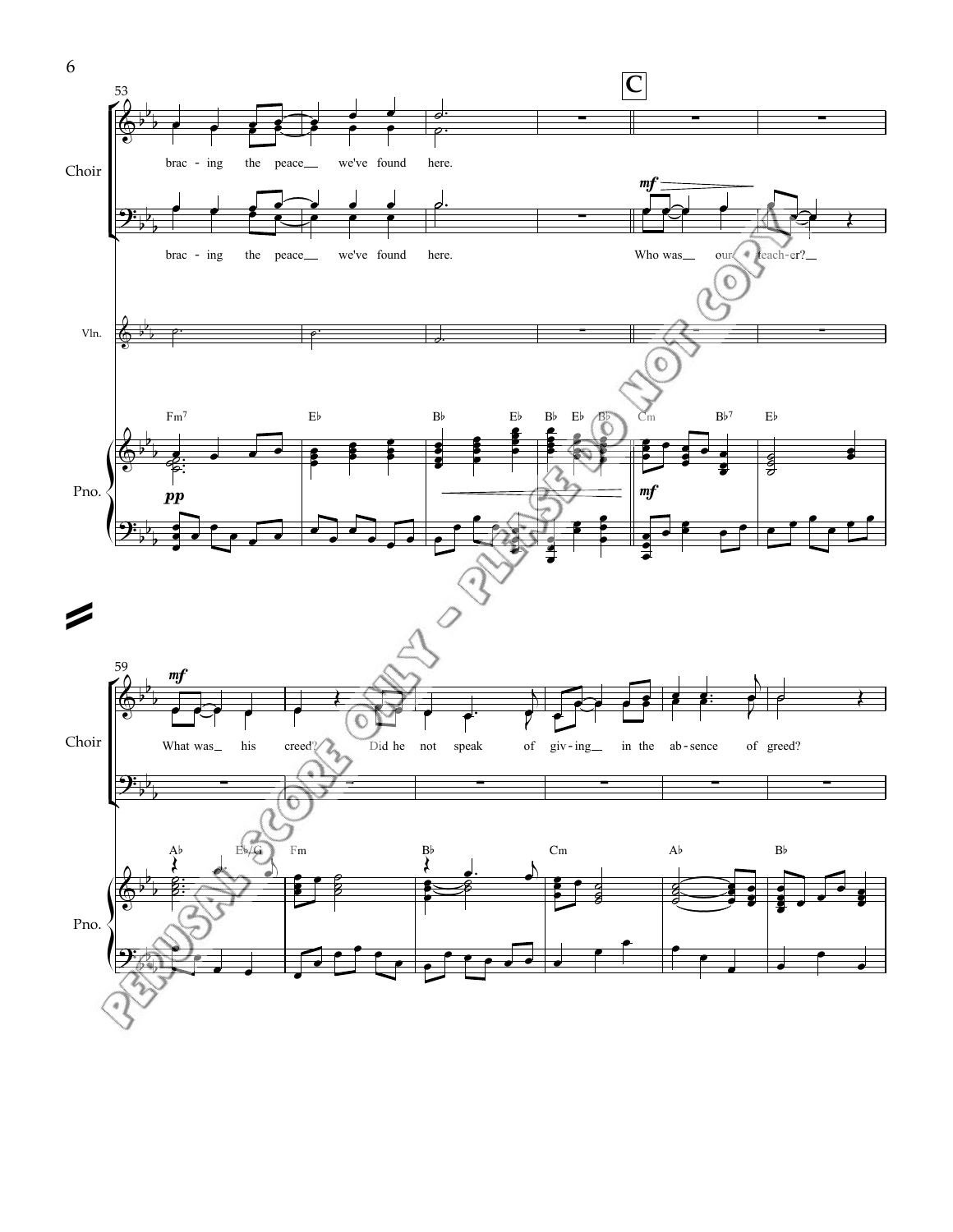

7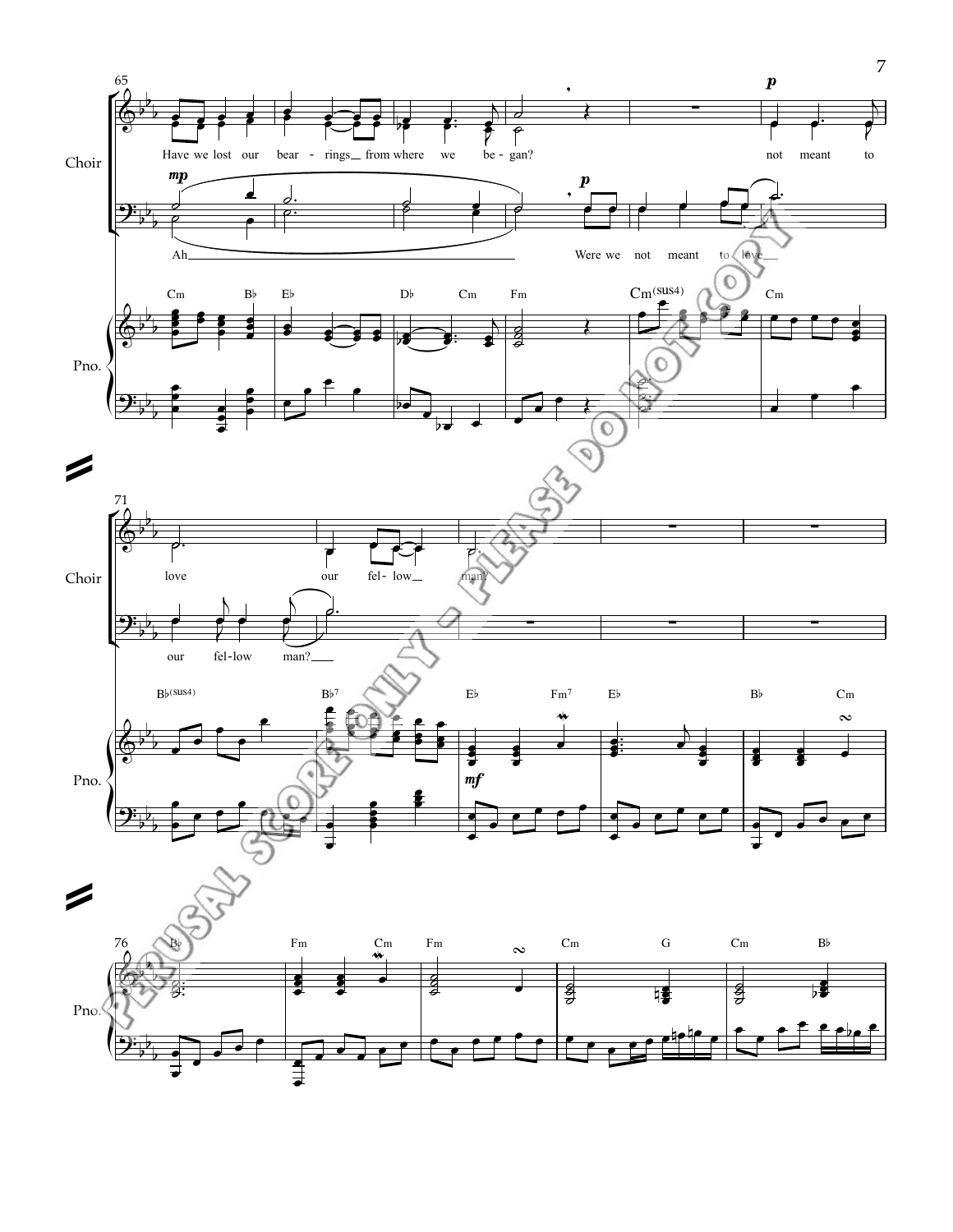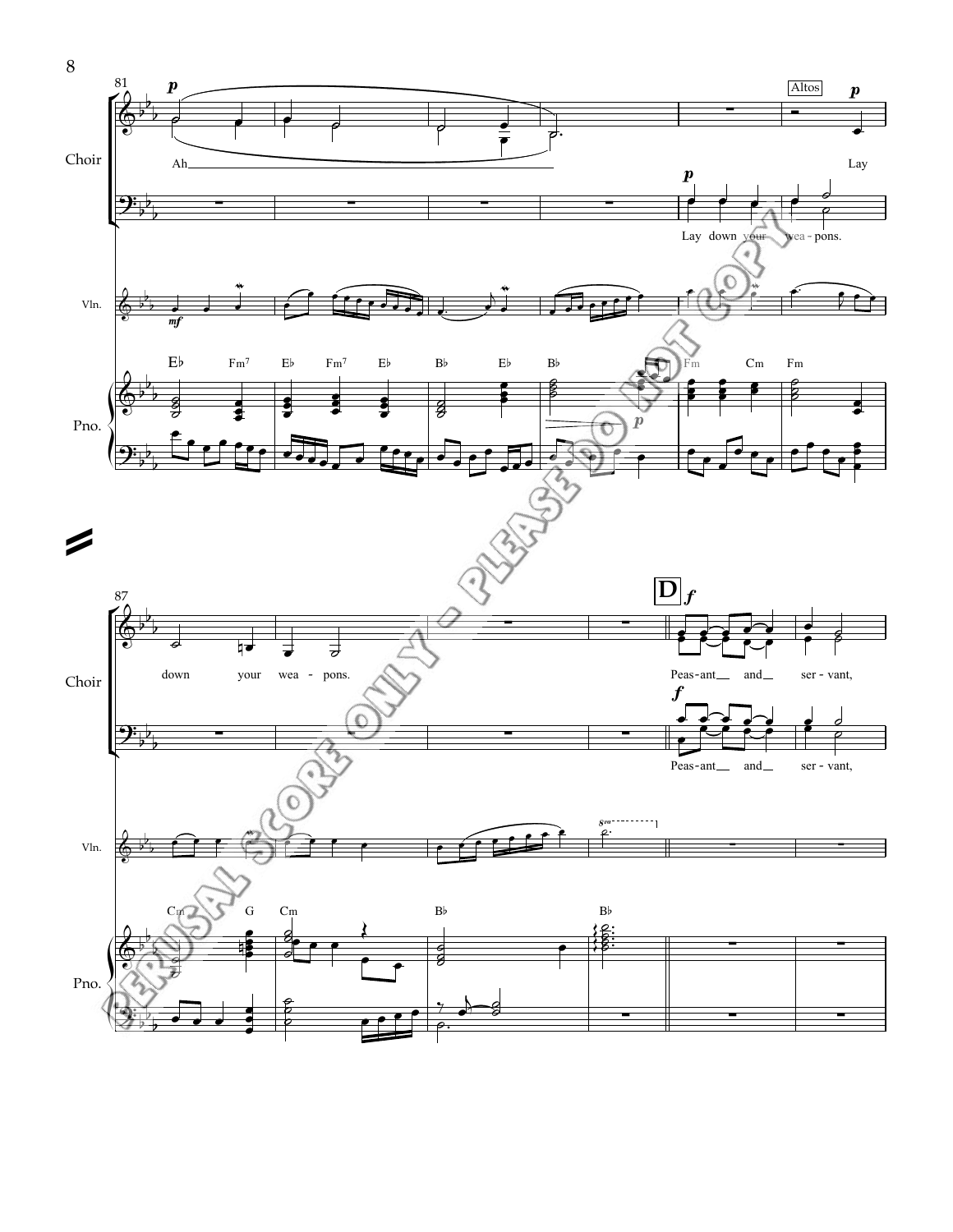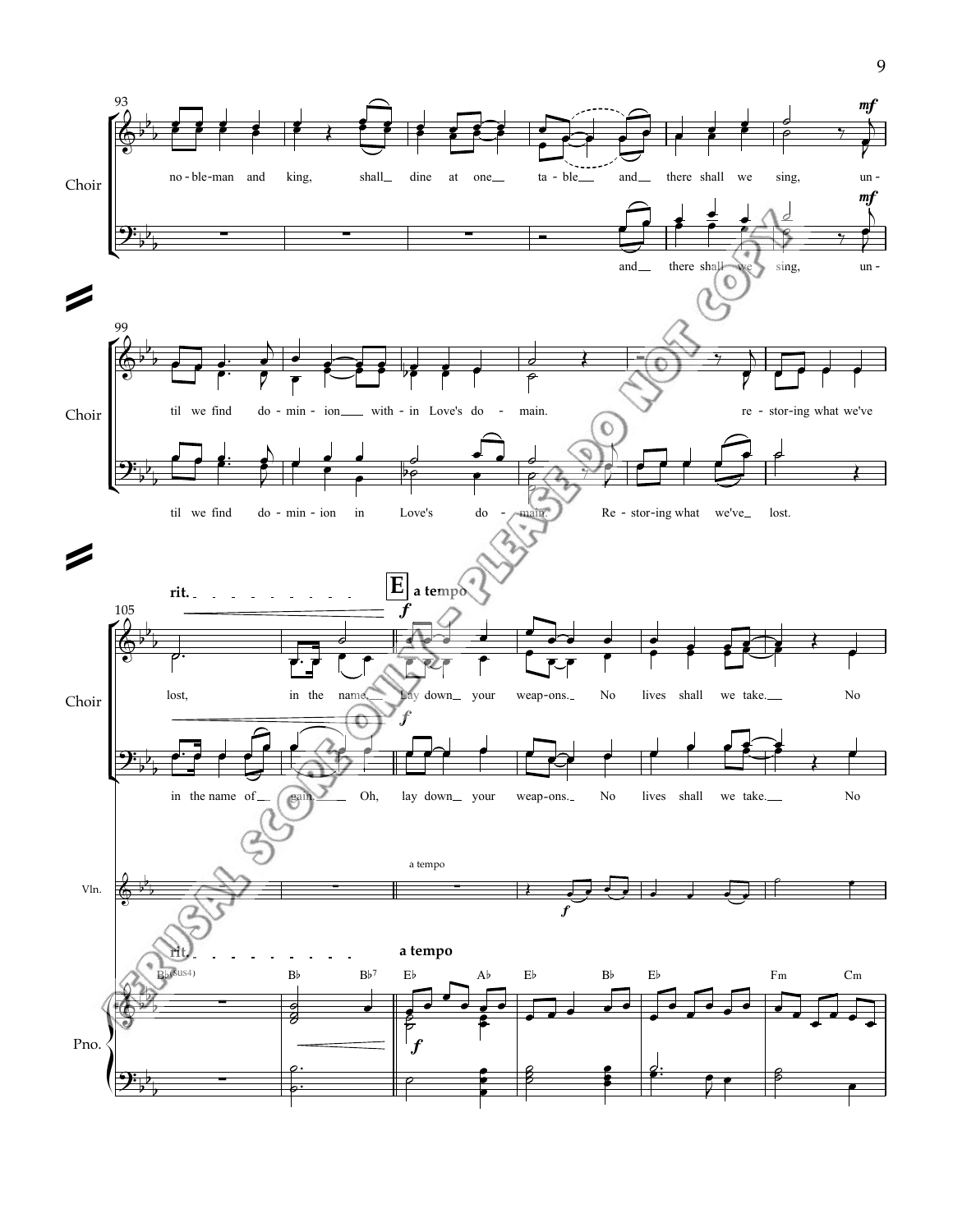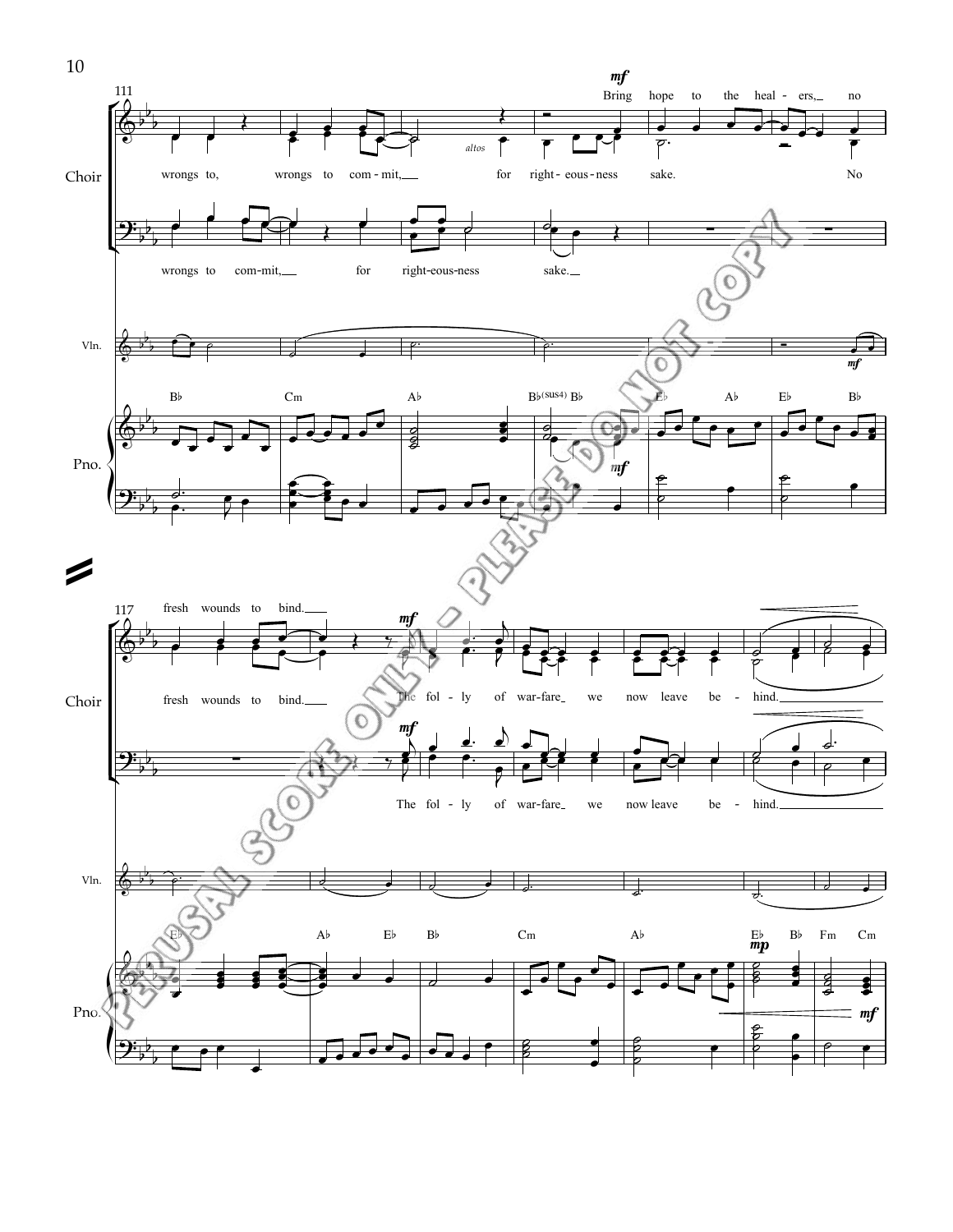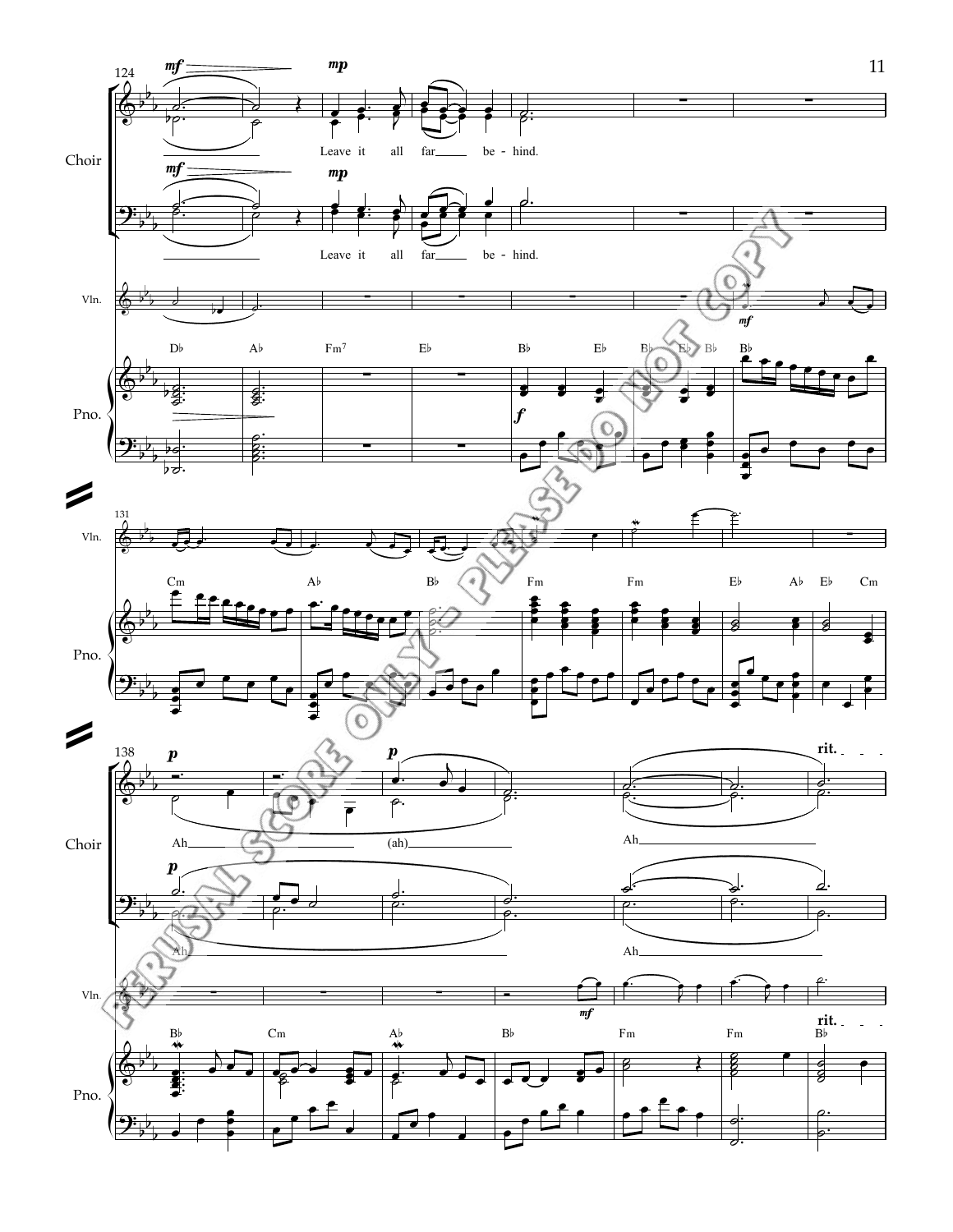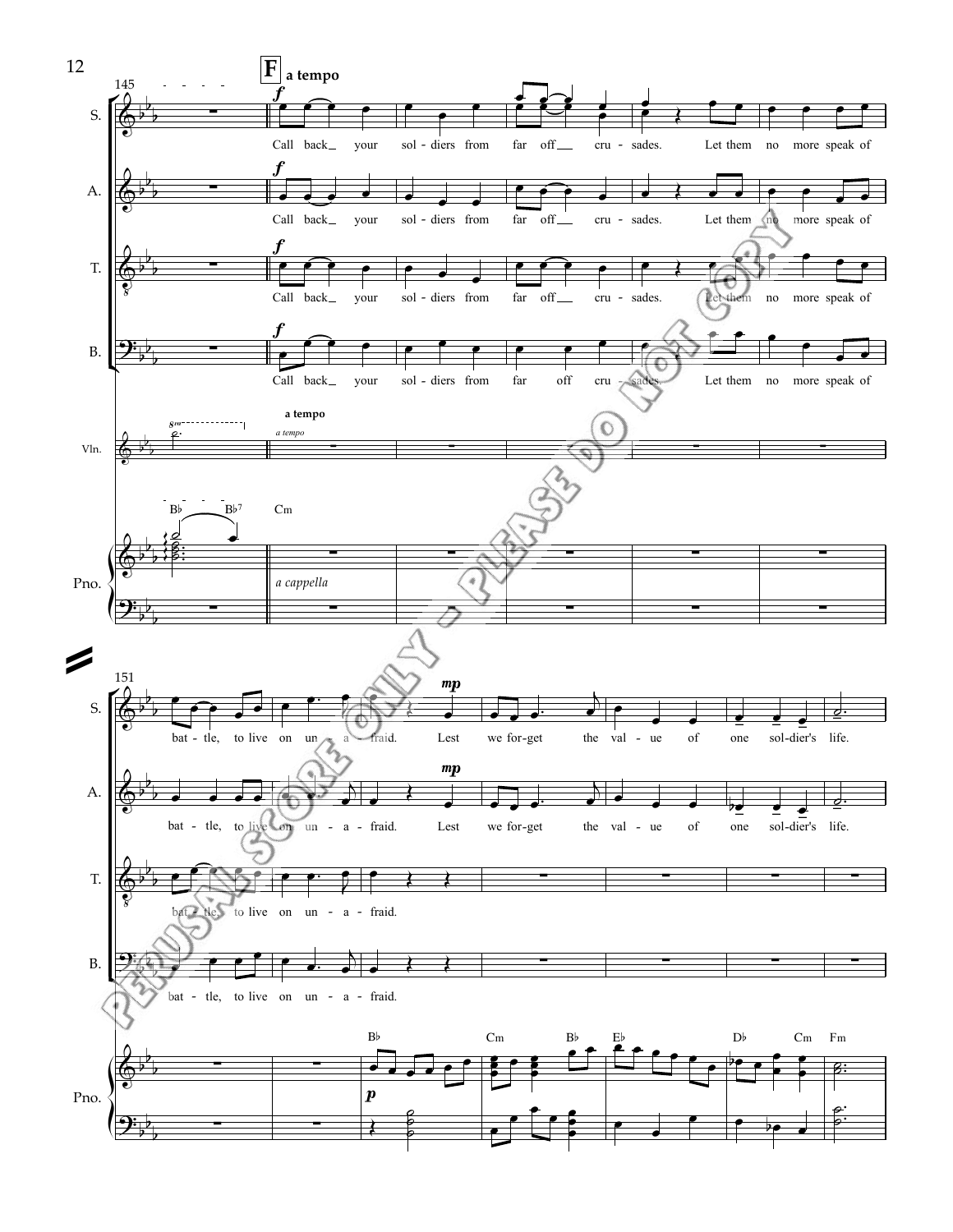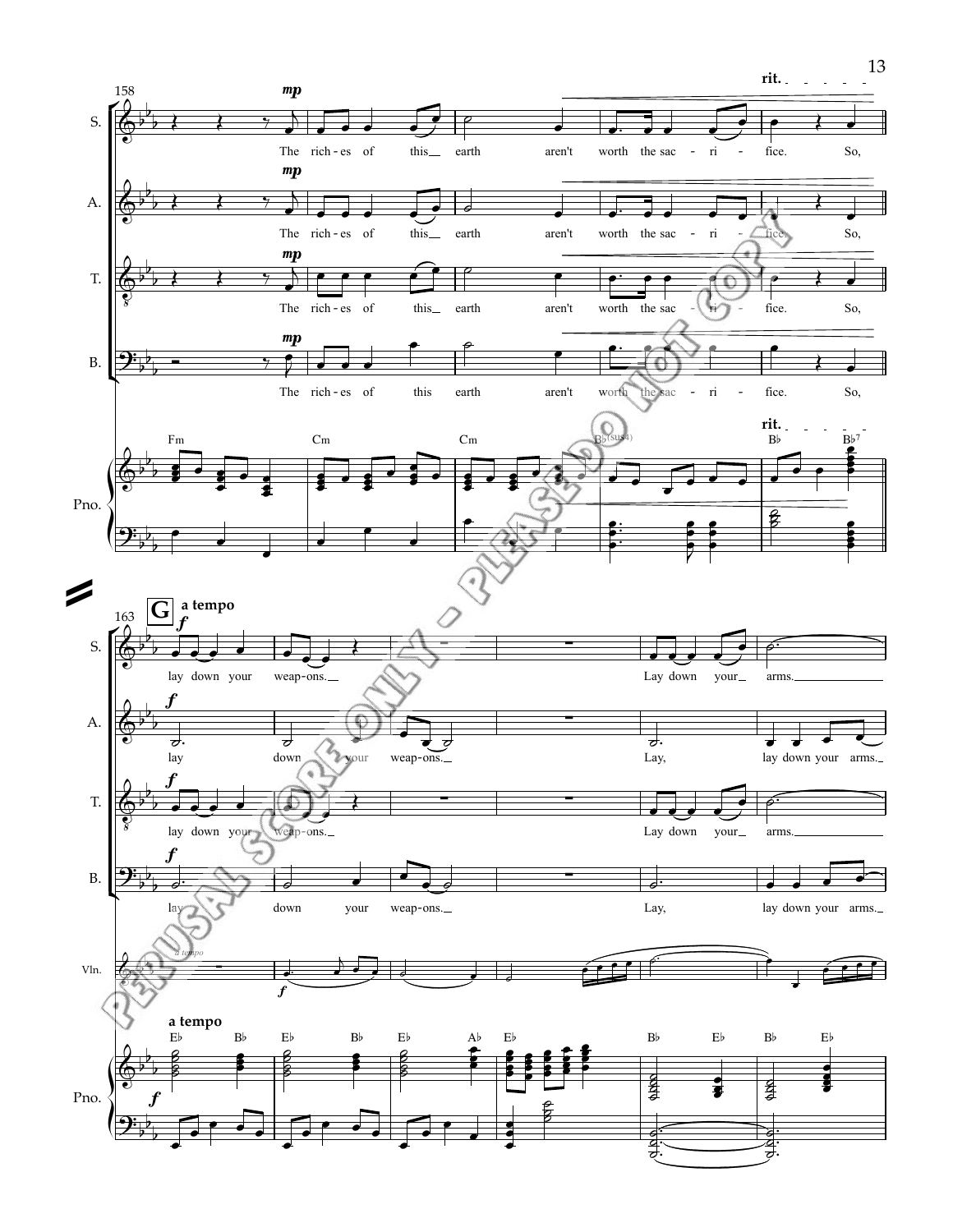